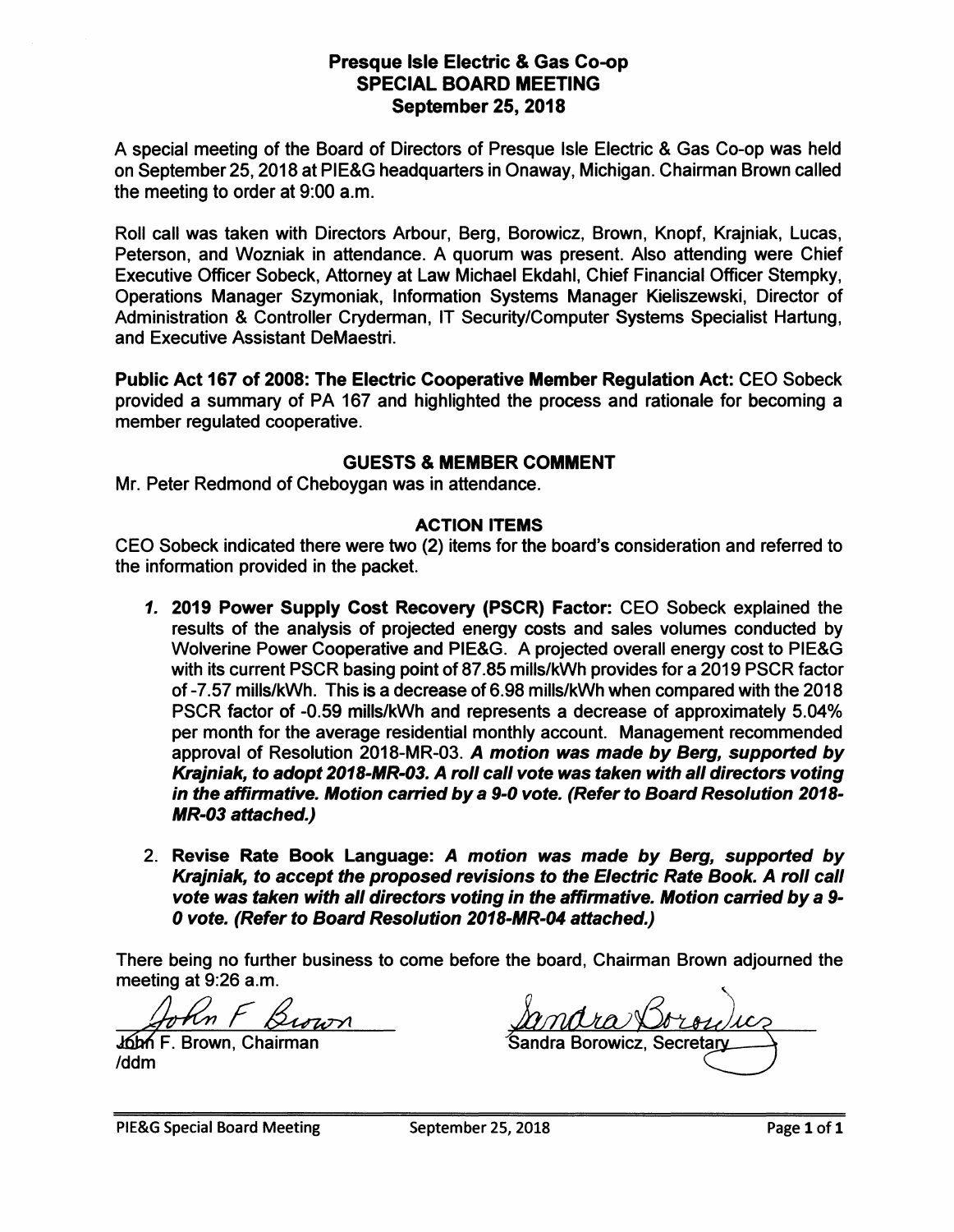# **PRESQUE ISLE ELECTRIC** & **GAS CO-OP BOARD RESOLUTION SEPTEMBER 25, 2018**

# **RESOLUTION 2018-MR-03 2019 PSCR FACTOR**

**WHEREAS,** PIE&G transitioned to member regulation with an effective date of September 23, 2012 thus providing that certain of its rates are no longer regulated by the MPSC; and

**WHEREAS,** PIE&G in conjunction with Wolverine Power Supply Cooperative (WPSC), it's wholesale electric energy supplier, has conducted an analysis of projected energy costs and sales volumes; and

**WHEREAS,** PIE&G's staff has reviewed the analysis with the Board of Directors; and

**WHEREAS,** results of that analysis indicate and overall energy cost of 80.28 mills/kWh or \$0.08028/kWh which, when combined with PIE&G's current PSCR basing point of 87.85 mills/kWh provides for a 2019 PSCR Factor of -7.57 mills/kWh.

**NOW BE IT HEREBY RESOLVED** that the PIE&G Board of Directors accepts the analysis as provided by the cooperative staff as a reasonable basis for establishing the maximum 2019 PSCR Factor of **-7.57** mills/kWh or **\$0.00757/kWh** effective with all bills rendered on or after February 1, 2019 and directs staff to amend the appropriate tariffs in its Electric Rate Book.

**BE IT FURTHER RESOLVED** that the cooperative staff may apply a lesser PSCR Factor than approved in this resolution because of an over-collection of power supply costs from the membership, in which case they shall notify the Board of Directors of their intent to do so.

#### **CERTIFICATION**

I, Sandra Borowicz, Secretary of the Board of Directors of Presque Isle Electric & Gas Co-op, do hereby certify that the above is a true and correct copy of a resolution adopted at a special meeting of the Board of Directors of Presque Isle Electric & Gas Co-op held on September 25, 2018.

By: <u>Nandra Worowicz</u><br>Sandra Borowicz, Secretary<br>Dated: <u>September 25, 20</u>18